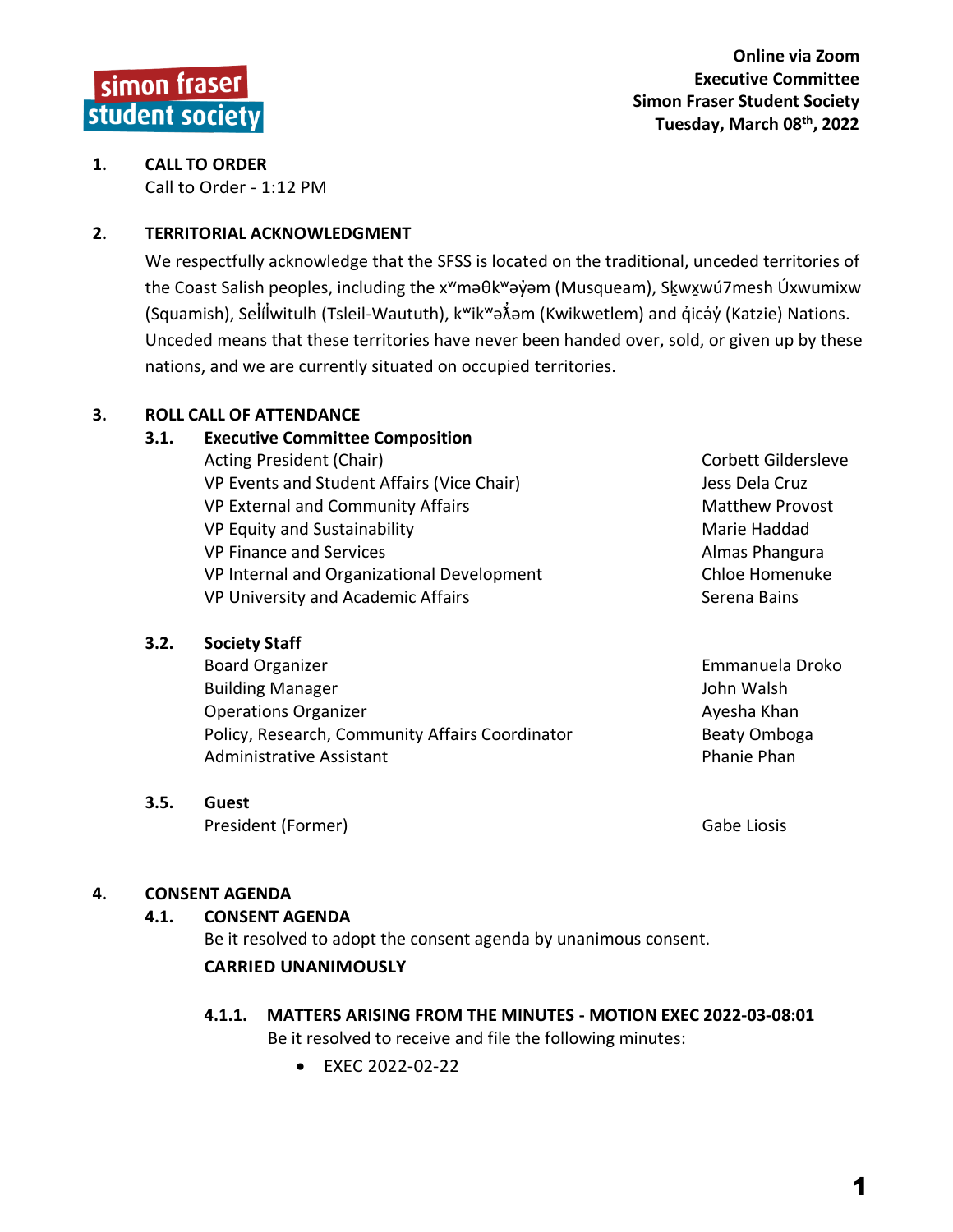## **5. ADOPTION OF THE AGENDA**

**5.1 MOTION EXEC 2022-03-08:02**

#### **Jess / Chloe**

Be it resolved to adopt the agenda as presented.

## **CARRIED AS AMENDED**

- Add Discussion Item 11.7 Executive Transition Progress Update.
- Add Discussion Item11.8 Shortening Council Meeting to 3 Hours with 1 Hours Flexibility.

### **6. REPORTS FROM COMMITTEES**

## **6.1. Reports from Executive**

- Corbett:
	- $\circ$  Took a leave of absence for some time the week before.
	- o Need to catch up and organize work from last week.
- Jess:
	- o Working with Building staff to be up to date with table and room bookings.
	- o Working on 'Person of the Year' awards.
	- o Attended the President's Award Dinner for a healthy campus community.
	- o Checked in with the Events Coordinator, Dipti.
	- o Met with SER and MECS.
	- o Met with AION.
- Matthew:
	- o Did background HR work and coordinated with staff.
	- o Worked on SOPs to see how to organize the rest of the semester.
	- o Working on completing outstanding projects, like the SFSS Activism Project and some of the missing items needed to complete it.
	- o Order for the building plaque is completed.
	- o Coordinating with Eshana for onboarding.
	- o Finalize items from his portfolio.
- Almas:
	- o Worked on budget planning.
	- o Worked on the Dean Hiring Committee.
	- o Worked with Balqees on a scholarship and will meet with SFU regarding the matter.
	- o Will be working on the furniture budget for the Women's Centre and Out On Campus.
- Chloe
	- $\circ$  Assisted individual members with their questions regarding the Council Elections and how to conduct their elections.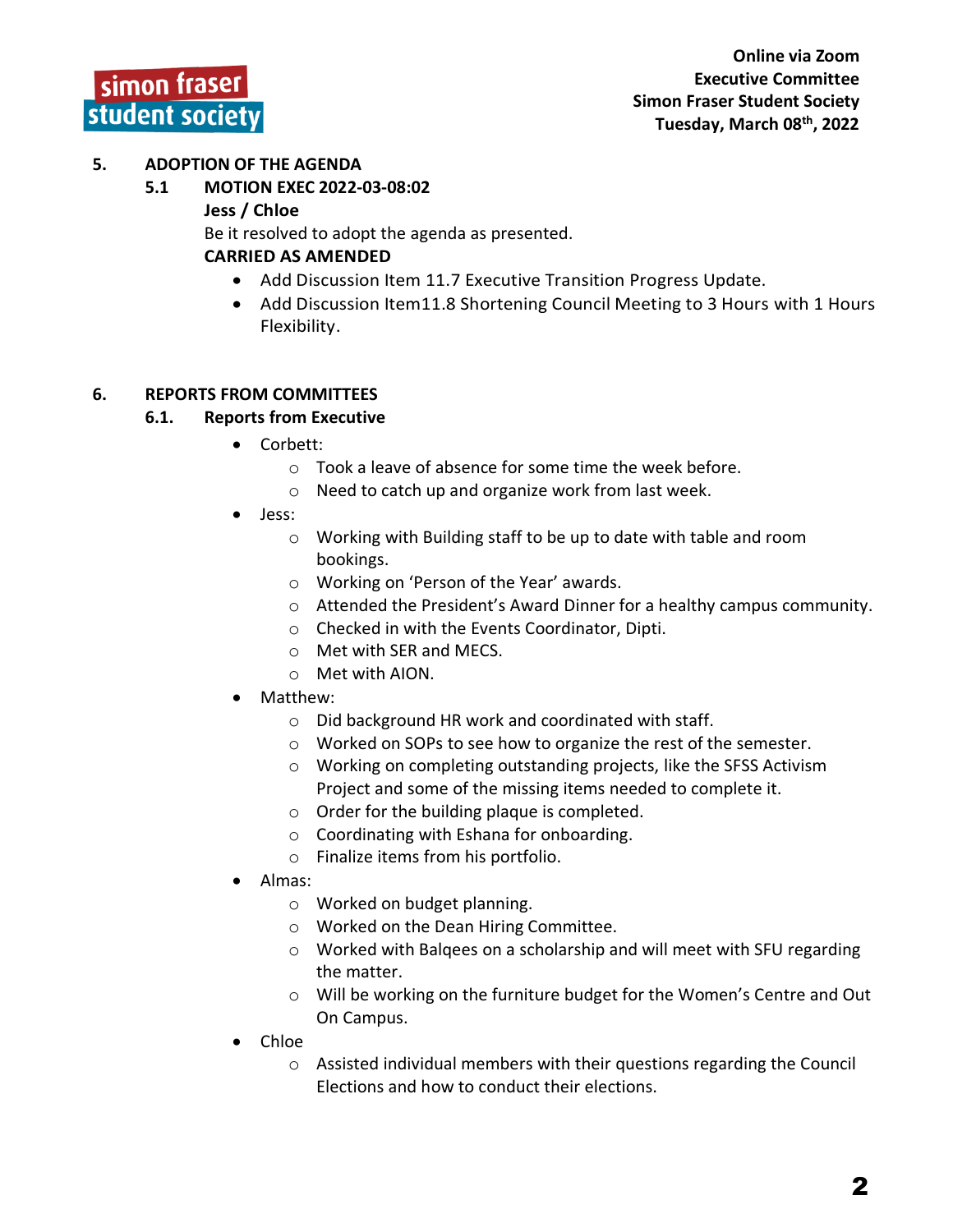# simon fraser student society

- o Met with Student Outreach to work on timeline and get a notice of motion.
- o Working on a script for the training videos for the new Executive team and will be recording it this week.
- o Met with Beaty to discuss policies and how to move forward with the Governance Committee.
- o Worked with Somayeh on the committee trackers and updating all of the committee mailing lists, so they are correct.
- Serena
	- o Worked with the Accessibility Hiring Committee.
		- Worked with Brianna about how she envisions the assistant helping her and future plans for the Accessibility Committee.
	- o Worked on admin tasks.
	- o Attended tuition waiver meeting.
	- o Worked on issues policy for equitable and accessible events.
	- o Helped with the accessible course practices by putting together the response from SFU to the joint-letter from the TSSU and GSS.

### **7. REPORT ON MOTIONS PASSED BETWEEN MEETINGS VIA EMAIL**

# **7.1. SFSS x Cambium Arts & Education "Building Futures of Care: Police Free Campuses" Workshop-MOTION EXEC 2022-03-08:03 Corbett / Jess**

**SUBMITTED BY:** VP External and Community Affairs "Matthew Provost" Whereas Amal Rena will facilitate the one three-hour workshop, "Building Futures of Care: Police Free Campuses",

Whereas this training is to provide support and is a benefit to the SFSS,

Whereas this training is inline with the current stance of the society outlined in our Issues Policy IP-9: Police and Militarization,

Whereas this Issues Policy in IP-9 outlines "The SFSS recognizes that Black, Indigenous, racialized, and gender-oppressed people, migrants, those living with mental health issues and disabilities, people who use criminalized drugs, and people without housing have experienced disproportionate harm due to policing instead of receiving support."

Whereas we support transformative justice and forms of restorative justice to ensure supportive community efforts,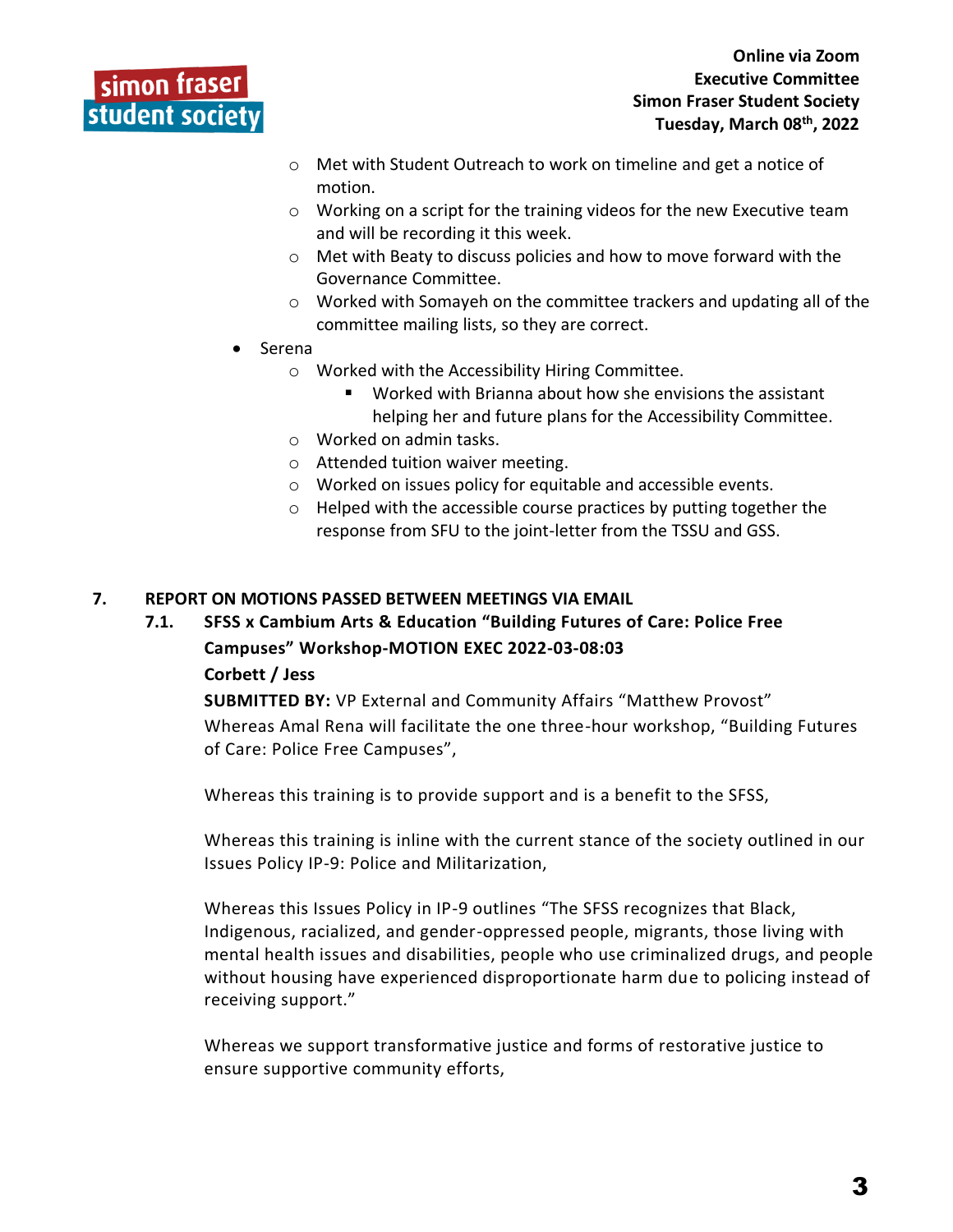Be it resolved to task the President Corbett Gildersleve to sign the contract between the SFSS and Amal Rena from Cambium Arts & Education in order to finalize booking for this workshop,

Be it resolved that Ella Droko Board Organizer follow up and communicate to finalize and plan logistics for this workshop,

Be it resolved that Executive Committee spend up to \$1800.00 to pay Cambium Arts & Education from line item 820/20

Be it further resolved to task the current VP External & Community Affairs Matthew Provost to communicate and update the External of Community Affairs Committee that these funds will be used towards this workshop

## **CARRIED VIA EMAIL**

# **7.2. SUB Bookable Rooms for immunocompromised students and students with immunocompromised kin-MOTION EXEC 2022-03-08:04**

### **Corbett / Jess**

**SUBMITTED BY:** VP External and Community Affairs "Matthew Provost" Whereas the current VP External & Community Affairs Matthew Provost & current VP University & Academic Affairs have been working Building Manager John Walsh and Accessibility Coordinator Brianna Price to create a safe within the Student Union Building to accommodate students who are immunocompromised or who live with immunocompromised folks,

Whereas the SFSS is wanting to support immunocompromised community members on campus by creating safe spaces that will be accessible accessible for those who still do not feel not safe on campus in regards to COVID-19,

Be it resolved that the Executive Committee approves the spending of up to \$800 from line item which will be determined from the VP Finance Services for two air purifiers to be used in SUB bookable rooms for immunocompromised students and students with immunocompromised kin,

Be it resolved that rooms 1337, and 1339 will utilized for the purpose of providing safe study space for immunocompromised community members, Be it further resolved that any decisions made in relation to the SUB bookable rooms for immunocompromised students and students with immunocompromised kin be made in consultation with SFU Disability and Neurodiversity Alliance (DNA),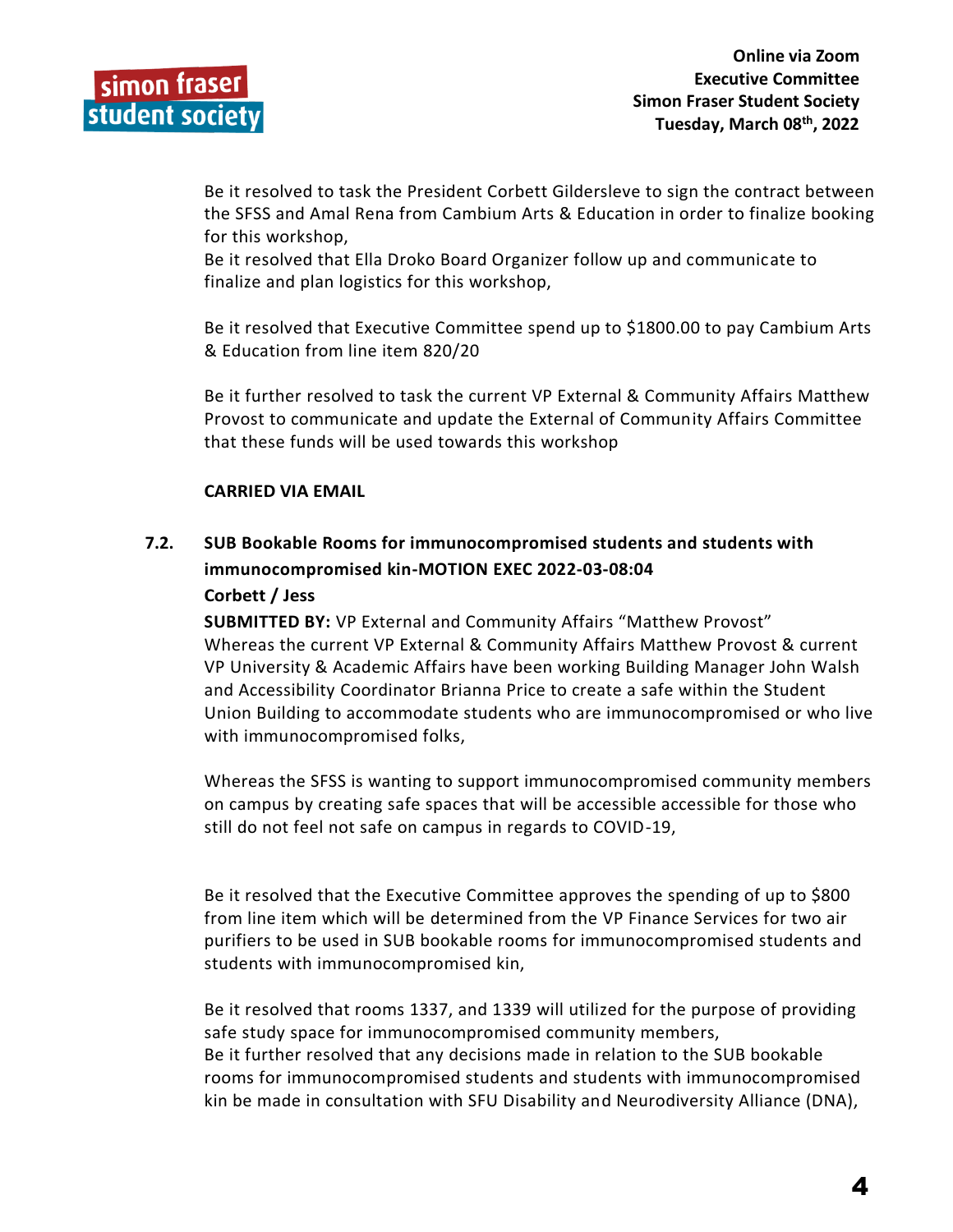Be it further resolved that if the SUB bookable 1337 and 1339 rooms for immunocompromised students and students with immunocompromised kin are discontinued at any point that the two air purifiers in question become the sole property of SFU DNA.

## **CARRIED VIA EMAIL**

## **8. DISCUSSION ITEMS**

# **8.1. Indian Residential School Survivors & Kin Tuition Waiver**

- **SUBMITTED BY:** VP External and Community Affairs "Matthew Provost"
	- Working on a project to start a campaign to waive tuition to Indigenous students who have attended residential school or have family members who have attended residential schools.
	- Gabe Liosis, as a Senator, is open to help by making a senate recommendation to Board of Governors to pass this.
	- SFU is exploring tuition waivers for all Indigenous students, as it is hard to identify students with connections to residential schools.

## **8.2. PHO Guideline Updates**

**SUBMITTED BY:** VP External and Community Affairs "Matthew Provost"

- PHO has been changing and there will be an update on Thursday for BC, as the other provinces are changing the mandates.
- Looking into how that will look for the SFSS and SUB.

## **8.3. Donations from Referendum Questions**

**SUBMITTED BY:** Acting President (Chair) "Corbett Gildersleve"

- To encourage voting, each student, who voted, \$2 will be donated to an organization that distributes vaccines to people.
	- o Unfortunately, this was not mailed in time before the election to announce it.
		- Currently, the options are: Donate the money to another organization and/or recommend the practice to be done for the next election.
			- Voted to do both options.
			- If the amount is <\$5,000 then the Executive team can go ahead with donating it to an organization.
			- If the amount is >\$5,000 the decision will go to Council to vote on.

## **8.4. SFSS Response to SFU's 2022-2023 Budget**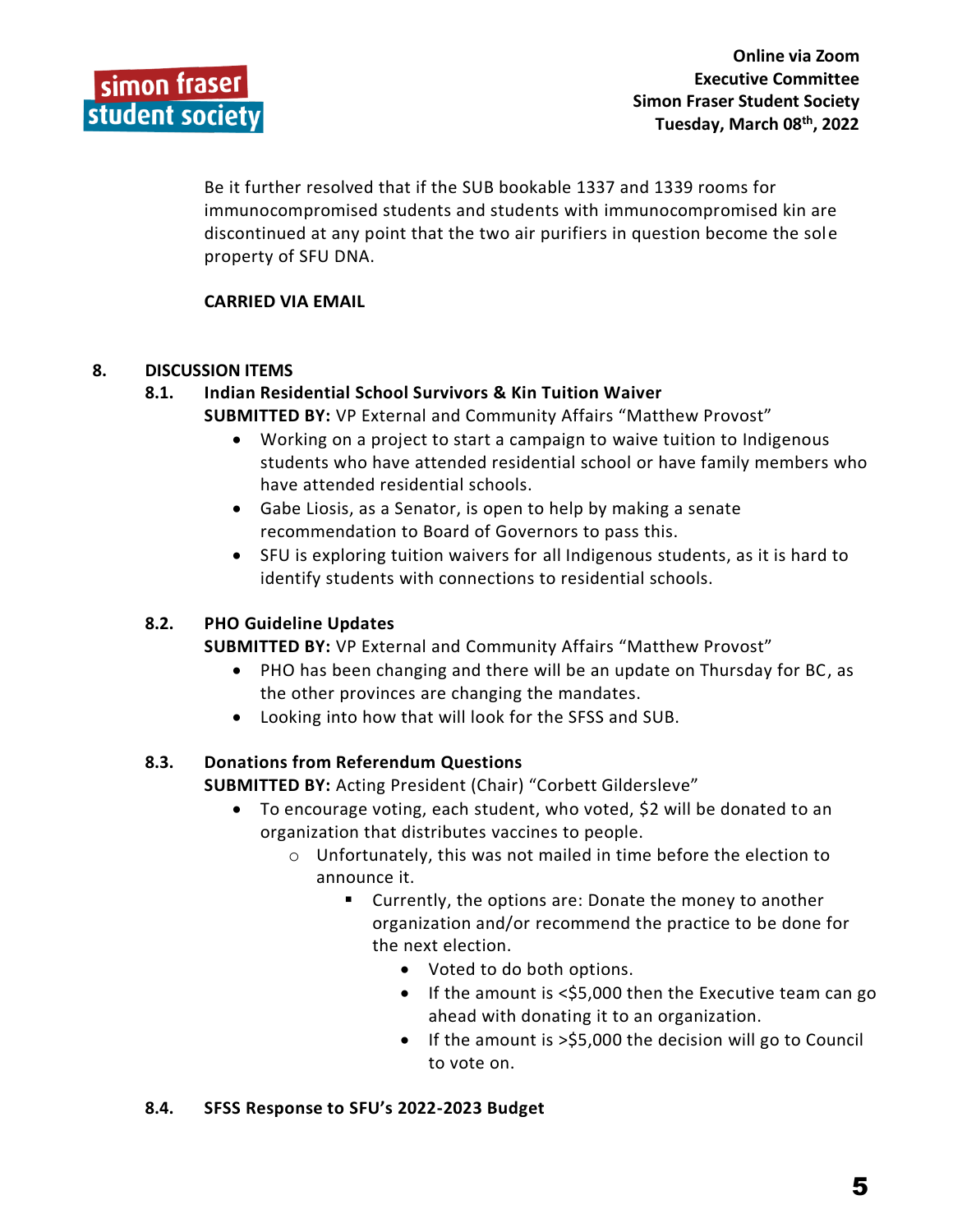**SUBMITTED BY:** Acting President (Chair) "Corbett Gildersleve"

- Received the preliminary budget for the route trip from SFU that needs to be submitted by March 2-3.
	- o SFSS was not able to work on it, as there is a need for more time to request ore documents and information to do a more thorough analysis before submitting it.

# **8.5. SFSS Election and Referenda Next Steps**

**SUBMITTED BY:** Acting President (Chair) "Corbett Gildersleve"

- Hosted an Executive Transition meeting that happened on Friday, February 28, to give the new members an orientation.
- Scheduling on-on-ones with each elected member to go over specific tasks, duties, recommendations on tasks and projects to complete, and hand over projects.
	- o Possible project will be housing subsidies.
	- Reach out to UCG, as they are working on a similar project.
- Failed Referenda that need to be discussed with the Student Chair:
	- o Health and Dental Plan Fee Increase
	- o Health and Dental Plan Fee Adjustment Power Renewal
- Passed Referenda:
	- o FNMISA Student Association Fund
	- o Levies for SOCA and DNA Student Support Fund
	- o Future Student Society Project: Surrey SUB and Subsidized Student Housing
- An Executive member will reach out to Student Care and have a meeting with them regarding the results.
	- $\circ$  Judit wants to be involved with those meetings.

# **8.6. Executive Committee Approval for Important Updated SUB Safety Protocols to be Aware of**

**SUBMITTED BY:** VP Events and Student Affairs "Jess Dela Cruz"

- Meeting rooms are available to be booked from March 1.
- Executive Board Room is now open to everyone to book.
- Tabling is open for booking and was started to be booked from February 22 with locations at:
	- o Level 3000 by SUB main entrance.
	- o Level 3000, end of hallway by the social stage.
	- o One at the dining area.
- Building staff is working on guidelines for dance and rehearsal space.
- Ballroom will be open for students to book some time in April.
- The 2 music booths are temporarily reserved for immunocompromised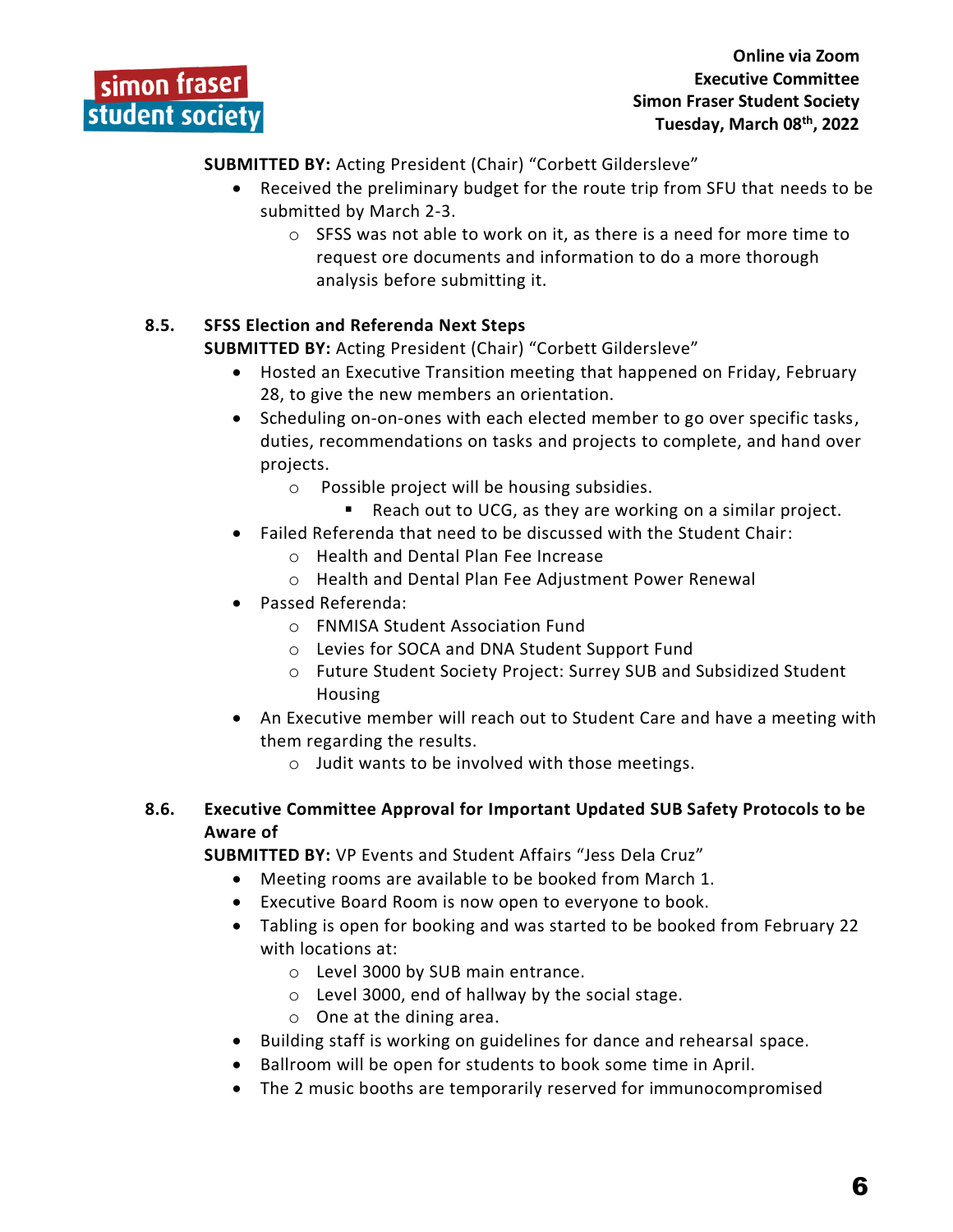students or students who live with immunocompromised family.

- Room book is done through the portal.
- Table bookings use a JotForm.
- Corbett is working on a motion to ask Council and Executive for a storage space for the students.
- Action item for Exec: Look over documents about locker usage for Clubs and Student Unions by March 10, before it is approved as a collective via email.

# **8.7. Executive Transition Progress Update**

**SUBMITTED BY:** Acting President (Chair) "Corbett Gildersleve"

- The first transition training with the one-day orientation has been held on Friday, February 25.
- Suggestion for Ella to send out meeting invites to the new members to join regularly scheduled Exec meetings.
- Corbett:
	- o Held a meeting with Helen to give more details on HR, the layers of Council and Executive, more on union and staff, challenges with the role.
	- o Helen will be invited to regularly scheduled meetings to begin shadowing.
- Jess:
	- o Some challenges with scheduling a time with the incoming VP Events.
	- o Will create a document with questions for the new member to be answered and submitted by Jess to have a basis for what to discuss.
	- $\circ$  Let SER and MECS know about the new person in the position, so they are prepared, transition, and have introduction meetings.
- Matthew:
	- o The appointed VP External is currently and Associate VP.
	- o Scheduled weekly meetings with the new member to go over tasks and tasking them to finish and have practice with issues policies.
	- o Start having introductory meetings with community members.
	- o Making templates of briefing notes and campaigns.
	- o Going over their platform and projects that need to be finished.
- Almas:
	- o The incoming member is being looped and engaged with payments, payrolls, sending out Executive and non-Executive work reports.
	- $\circ$  Making videos and sending it to them instead of screenshots, as it is more efficient.
	- o The new member will need to meet with Ayesha and John, which will be scheduled soon.
- Chloe: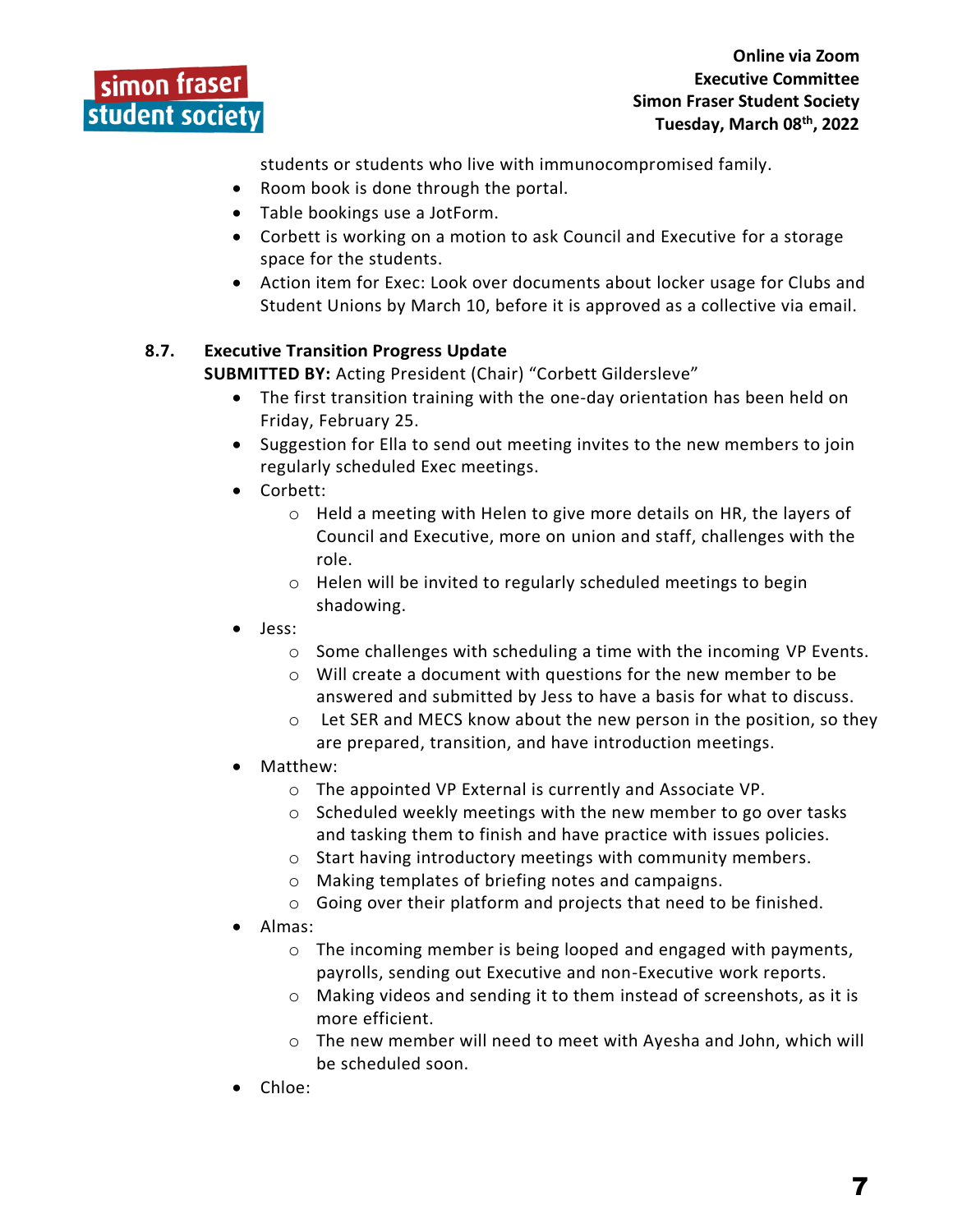# simon fraser student society

- o Meet with Judit soon to plan a schedule on how to transition everything before the current Executive Team's departure.
- o Invite Judit to all committee meetings
- Serena:
	- o Setting up an introductory meeting.
- **8.8. Shortening Council Meeting to 3 Hours with 1 Hours Flexibility SUBMITTED BY:** Acting VP Internal & Organizational Development "Chloe Homenuke"
	- Discussed with Vivian from DNA regarding it.
		- o There is a trouble at DNA to find someone to sit at the Council meeting due to inaccessibility.
		- $\circ$  The meetings should be a minimum of 3 hours and strictly a maximum of 4 hours.
		- o The important agenda items should be discussed in the beginning of the meeting.
		- o A faster voting method needs to be implemented (eg. when seeking unanimous consent).
	- Concerns:
		- $\circ$  3 hours might not be enough time given the size of the Council, since the members might not be able to speak on matters that are important to them.
	- Agenda items that take a lot of time:
		- o Discussions: as people do not enforce the 2-minute talking rule and talk multiple of times.
		- o Seeking unanimous vote.
		- o Motions and in-camera items have increased, so does the time taken to discuss them.
	- Suggestions:
		- o It could be better to slowly decrease the meeting time by 30 minutes instead of enforcing it from the very beginning.
		- $\circ$  Make briefing notes a standard for submitting a motion that includes statistics, budget, why they need it, and etc. to make people more easily informed of the motion.
		- o For the next Council meeting, it will be helpful to track how much time each component takes to see where the time can be decreased.
		- o Motions can be discussion items or could have been consulted on by an Executive who has more background knowledge on the topic or could have had a pre-consultation with the staff.
			- There needs to be a training session on when to bring up and how to write a motion.
			- Reminders to the Council that there are recorded resources on